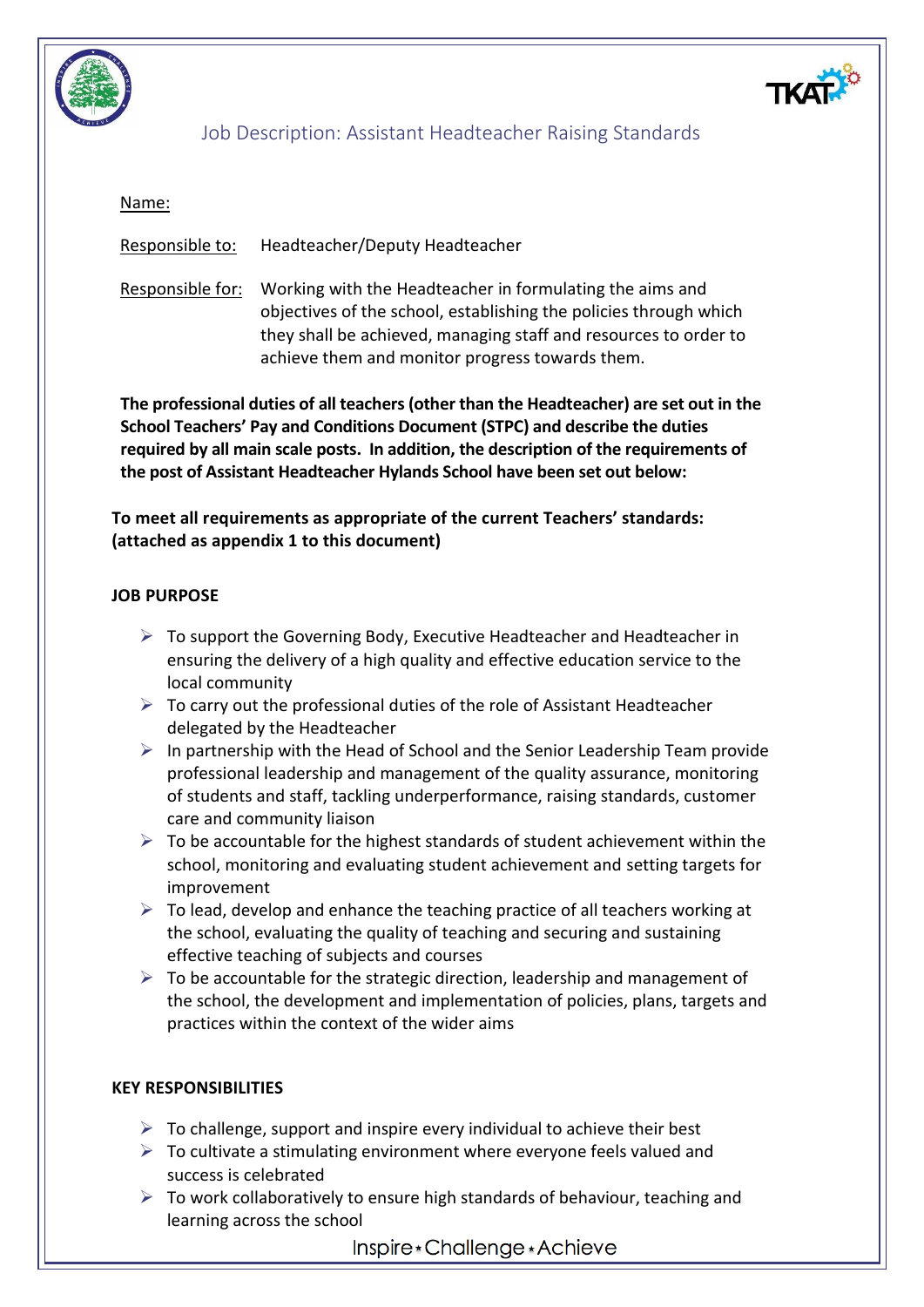



- $\triangleright$  To provide a range of opportunities so that all students can achieve their full academic potential
- $\triangleright$  To promote excellence through a caring, supportive environment
- $\triangleright$  Co-ordinating the administration of newly qualified teacher and initial teacher training programmes

# **General responsibilities of a member of the Senior Leadership Team**

- $\triangleright$  To maintain an awareness of the school in all its aspects, curricular, pastoral and administrative, and contributing both proactively and reactively to leadership, management and control
- $\triangleright$  Contribute directly and indirectly to the strategic management of the school, both via predetermined responsibility areas and in response to special situations of any kind as a member of the Senior Leadership Team
- $\triangleright$  To maintain an awareness of school policies and procedures as part of the general role of supporting other staff in their various tasks
- $\triangleright$  To work using a team approach, submitting draft proposals and documents for further development by the team, and accepting and supporting final Senior Leadership Team decisions
- $\triangleright$  To actively contribute to the strategic leadership of teaching and learning by regularly undertaking:
- $\blacktriangleright$  lesson observations
- $\triangleright$  learning walks
- $\triangleright$  monitoring activities such as marking checks
- $\triangleright$  To set an example by actively undertaking commitments to on-call, duties, cover, Senior Leadership Team detentions and the assembly rota
- $\triangleright$  To take a strategic role in line management, teaching and learning, monitoring and review, ensuring the integrity of systems and procedures and adhering to deadlines
- $\triangleright$  To take an active part in Performance Management through self-reflection, continued professional development and 360 degree appraisal against the leadership standards
- $\triangleright$  To be actively involved in the performance management of other staff where required, contributing to the process as necessary, ensuring the integrity of the performance management system and adhering to deadlines
- $\triangleright$  To effectively manage the performance of teams by supporting them and holding them to account
- $\triangleright$  To ensure regular communication with all staff so that relevant data and information is known, shared and accurate
- $\triangleright$  To celebrate success and share good practice across all staff and students
- $\triangleright$  To carry out duties associated with Senior Leadership responsibility for staff development, including delivery of INSET, contributing to CPD, monitoring of lessons, mentoring and guidance to staff
- $\triangleright$  To be present at all evening meetings, presentations and other functions, where required by the Headteacher and when such presence supports the significance of the school's ethos and values and the responsibilities of the post holder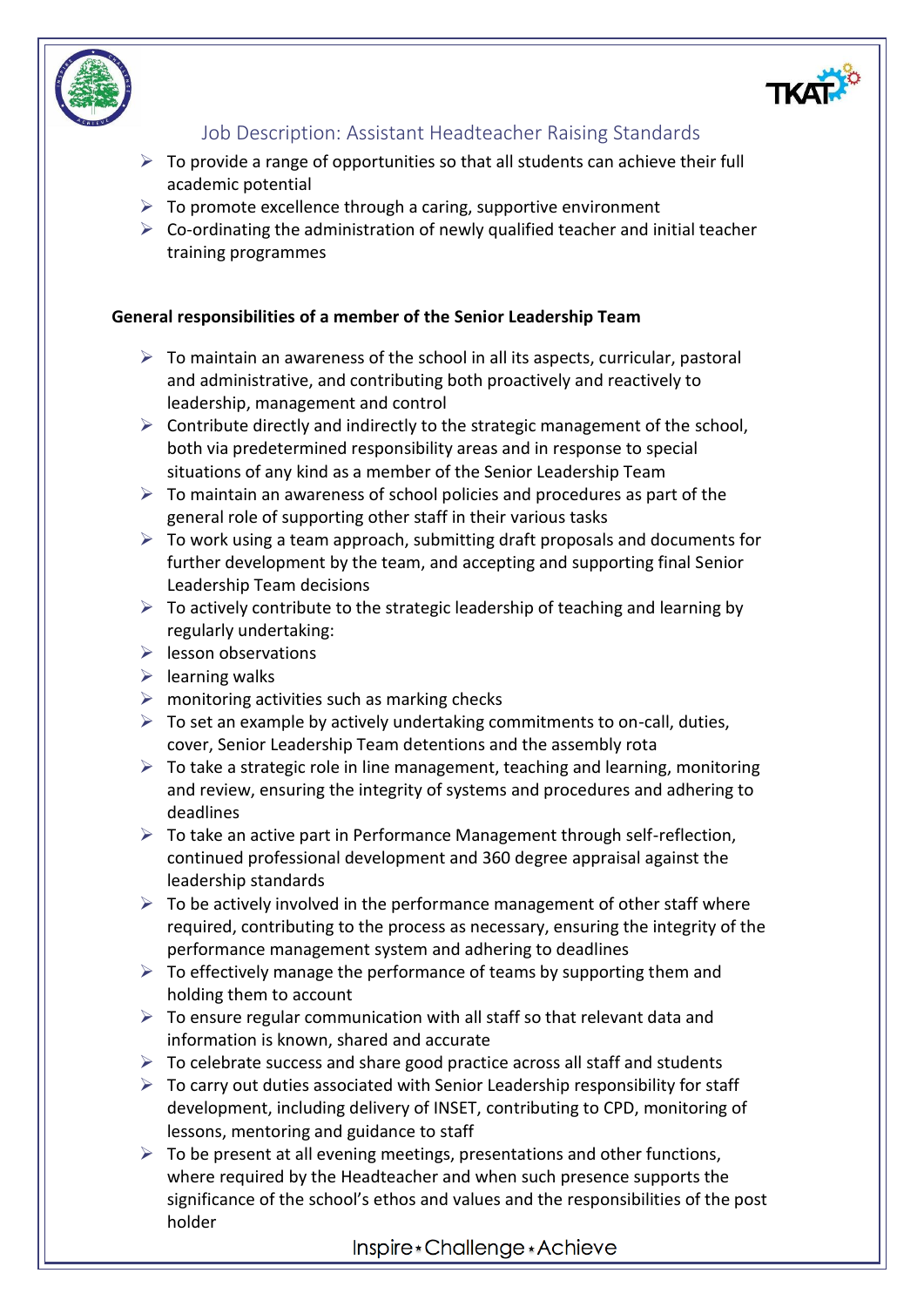



- $\triangleright$  To be present one working day before the start of the academic year for planning, organisation and examination review
- $\triangleright$  To attend all Senior Leadership Team meetings/briefings including weekly after school meetings, daily morning briefings, appropriate Raising Attainment and Progress meeting, etc
- $\triangleright$  To attend departmental meetings and designated Continued Professional Development training (whole-school, Senior Leadership Team, departmental and individual)
- $\triangleright$  To attend governors' meetings as required
- $\triangleright$  To carry out specific tasks as reasonably directed by the Headteacher
- $\triangleright$  To explicitly model the vision and values of Hylands School

# **Specific Responsibilities**

- $\triangleright$  To ensure a broad and balanced curriculum provision that facilitates quality first teaching and learning, equality of opportunity, and outcomes in line with statutory requirements
- $\triangleright$  To ensure that all aspects of the curriculum meet the relevant performance indicators in terms of Key Stage 4 assessment at a national level, including establishing, monitoring and evaluating the effectiveness of the GCSE options process
- $\triangleright$  Complete the option process for Year 9 in to Year 10 to ensure all students have the correct pathway
- $\triangleright$  To operationalise a working timetable at all key stages
- $\triangleright$  To set up and embed an effective assessment procedure at Key Stage 3 and 4, including operationalising on the assessment calendar
- $\triangleright$  Working with the Headteacher for Quality Assurance to facilitate middle leader feed forward and development
- $\triangleright$  To line manager the Examinations Officer in operationalising all aspects of the exam system

# **Health and Safety and Student Safeguarding**

- $\triangleright$  Have due regard for the school Health and Safety policy and Safeguarding policy and any such issues particular to their subject
- $\triangleright$  Follow school procedures for reporting Health and Safety incidents or near misses
- $\triangleright$  Familiarise yourself with fire regulations and procedures
- $\triangleright$  Have due regard for student safety and report any concerns to the appropriate school body
- $\triangleright$  Complete relevant annual TKAT on-line training courses

Inspire\*Challenge\*Achieve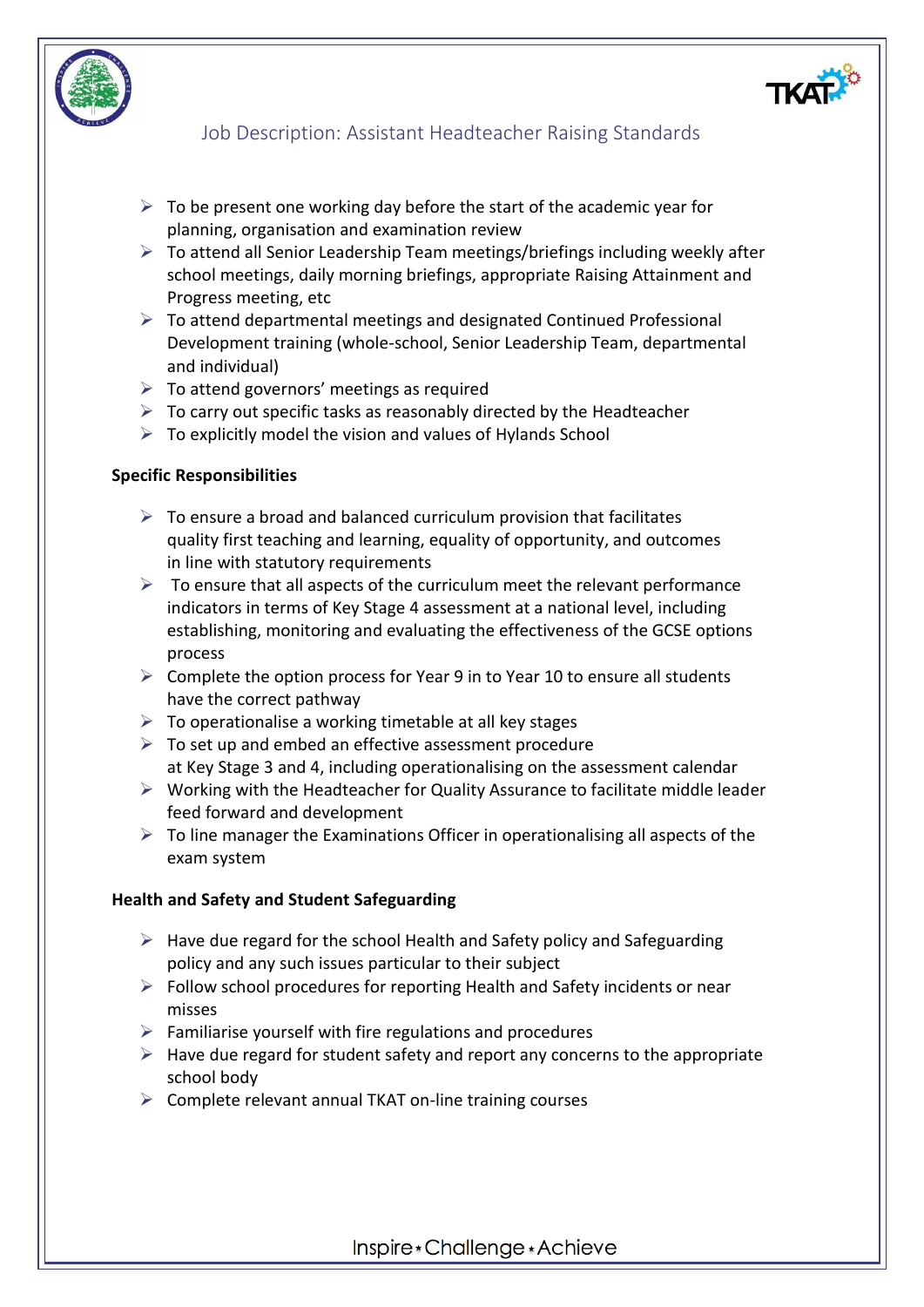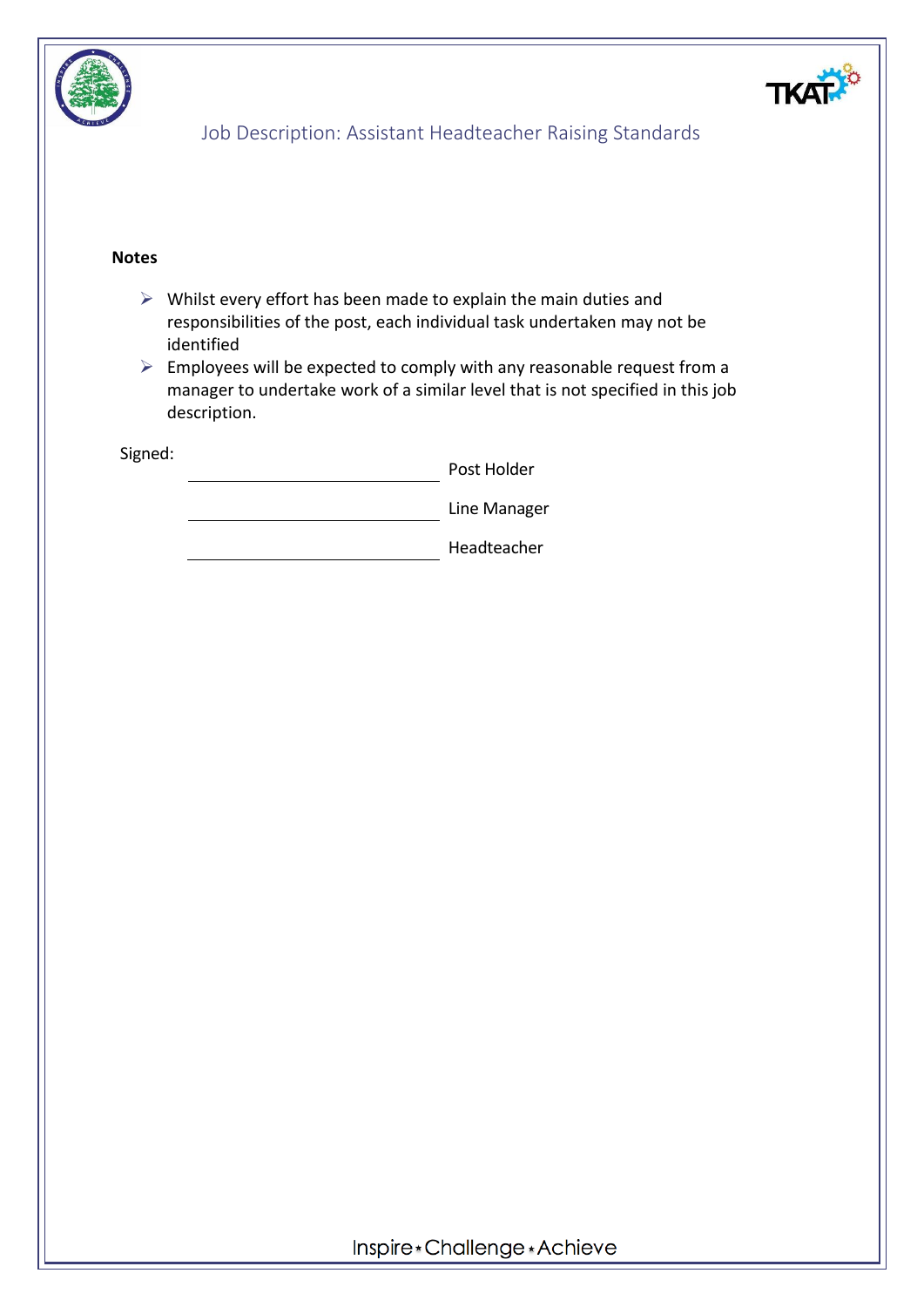



#### **APPENDIX 1**

### **Teacher Standards**

#### **Preamble**

Teachers make the education of their pupils their first concern, and are accountable for achieving the highest possible standards in work and conduct. Teachers act with honesty and integrity; have strong subject knowledge, keep their knowledge and skills as teachers up-to-date and are self-critical; forge positive professional relationships; and work with parents in the best interests of their pupils.

#### **Part one: Teaching**

#### **A teacher must:**

#### **1 Set high expectations which inspire, motivate and challenge pupils**

- establish a safe and stimulating environment for pupils, rooted in mutual respect
- set goals that stretch and challenge pupils of all backgrounds, abilities and dispositions
- demonstrate consistently the positive attitudes, values and behaviour which are expected of pupils.

#### **2 Promote good progress and outcomes by pupils**

- be accountable for pupils' attainment, progress and outcomes
- be aware of pupils' capabilities and their prior knowledge, and plan teaching to build on these
- guide pupils to reflect on the progress they have made and their emerging needs
- demonstrate knowledge and understanding of how pupils learn and how this impacts on teaching
- encourage pupils to take a responsible and conscientious attitude to their own work and study.

#### **3 Demonstrate good subject and curriculum knowledge**

- have a secure knowledge of the relevant subject(s) and curriculum areas, foster and maintain pupils' interest in the subject, and address misunderstandings
- demonstrate a critical understanding of developments in the subject and curriculum areas, and promote the value of scholarship
- demonstrate an understanding of and take responsibility for promoting high standards of literacy, articulacy and the correct use of standard English, whatever the teacher's specialist subject
- if teaching early reading, demonstrate a clear understanding of systematic synthetic phonics
- if teaching early mathematics, demonstrate a clear understanding of appropriate teaching strategies.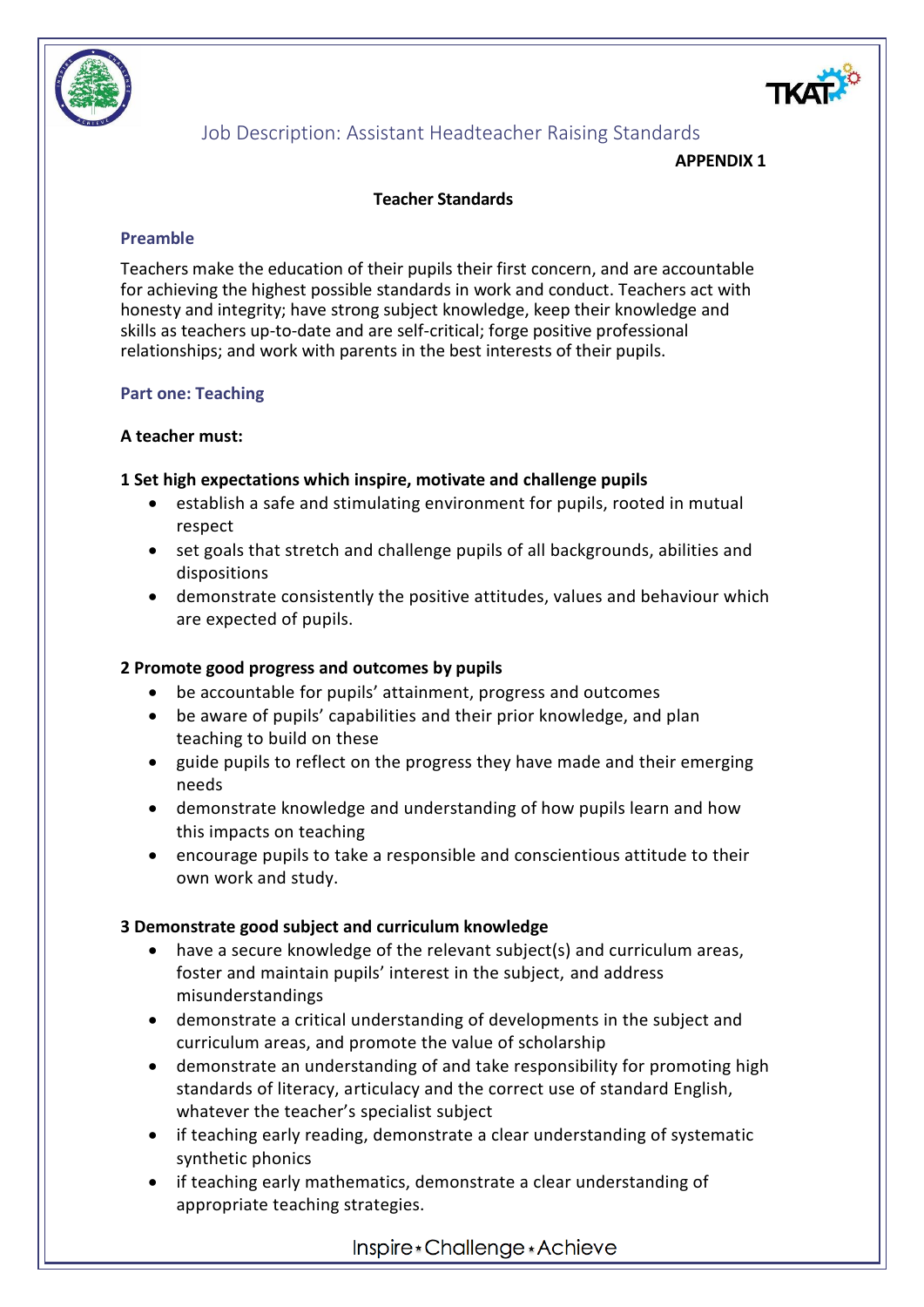



## **4 Plan and teach well structured lessons**

- impart knowledge and develop understanding through effective use of lesson time
- promote a love of learning and children's intellectual curiosity
- set homework and plan other out-of-class activities to consolidate and extend the knowledge and understanding pupils have acquired
- reflect systematically on the effectiveness of lessons and approaches to teaching
- contribute to the design and provision of an engaging curriculum within the relevant subject area(s).

# **5 Adapt teaching to respond to the strengths and needs of all pupils**

- know when and how to differentiate appropriately, using approaches which enable pupils to be taught effectively
- have a secure understanding of how a range of factors can inhibit pupils' ability to learn, and how best to overcome these
- demonstrate an awareness of the physical, social and intellectual development of children, and know how to adapt teaching to support pupils' education at different stages of development
- have a clear understanding of the needs of all pupils, including those with special educational needs; those of high ability; those with English as an additional language; those with disabilities; and be able to use and evaluate distinctive teaching approaches to engage and support them.

# **6 Make accurate and productive use of assessment**

- know and understand how to assess the relevant subject and curriculum areas, including statutory assessment requirements
- make use of formative and summative assessment to secure pupils' progress
- use relevant data to monitor progress, set targets, and plan subsequent lessons
- give pupils regular feedback, both orally and through accurate marking, and encourage pupils to respond to the feedback.

#### **7 Manage behaviour effectively to ensure a good and safe learning environment**

- have clear rules and routines for behaviour in classrooms, and take responsibility for promoting good and courteous behaviour both in classrooms and around the school, in accordance with the school's behaviour policy
- have high expectations of behaviour, and establish a framework for discipline with a range of strategies, using praise, sanctions and rewards consistently and fairly
- manage classes effectively, using approaches which are appropriate to pupils' needs in order to involve and motivate them
- maintain good relationships with pupils, exercise appropriate authority, and act decisively when necessary.

Inspire \* Challenge \* Achieve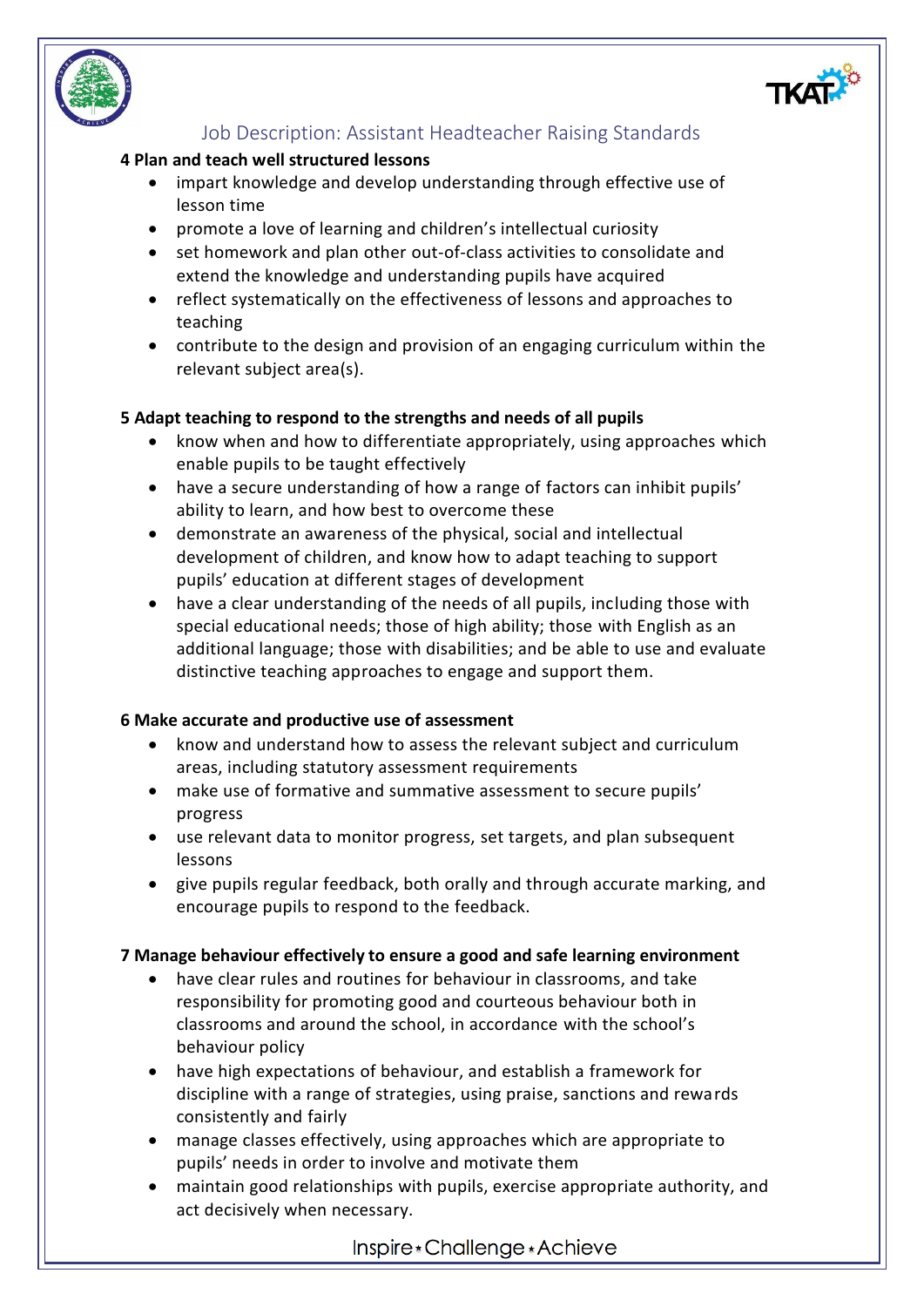

# **8 Fulfil wider professional responsibilities**

- make a positive contribution to the wider life and ethos of the school
- develop effective professional relationships with colleagues, knowing how and when to draw on advice and specialist support
- deploy support staff effectively
- take responsibility for improving teaching through appropriate professional development, responding to advice and feedback from colleagues
- communicate effectively with parents with regard to pupils' achievements and well-being.

# **Part two: Personal and professional conduct**

A teacher is expected to demonstrate consistently high standards of personal and professional conduct. The following statements define the behaviour and attitudes which set the required standard for conduct throughout a teacher's career.

Teachers uphold public trust in the profession and maintain high standards of ethics and behaviour, within and outside school, by:

- treating pupils with dignity, building relationships rooted in mutual respect, and at all times observing proper boundaries appropriate to a teacher's professional position
- having regard for the need to safeguard pupils' well-being, in accordance with statutory provisions
- showing tolerance of and respect for the rights of others
- not undermining fundamental British values, including democracy, the rule of law, individual liberty and mutual respect, and tolerance of those with different faiths and beliefs
- ensuring that personal beliefs are not expressed in ways which exploit pupils' vulnerability or might lead them to break the law.

Teachers must have proper and professional regard for the ethos, policies and practices of the school in which they teach, and maintain high standards in their own attendance and punctuality.

Teachers must have an understanding of, and always act within, the statutory frameworks which set out their professional duties and responsibilities

*DfE: with effect from 1 st September 2012*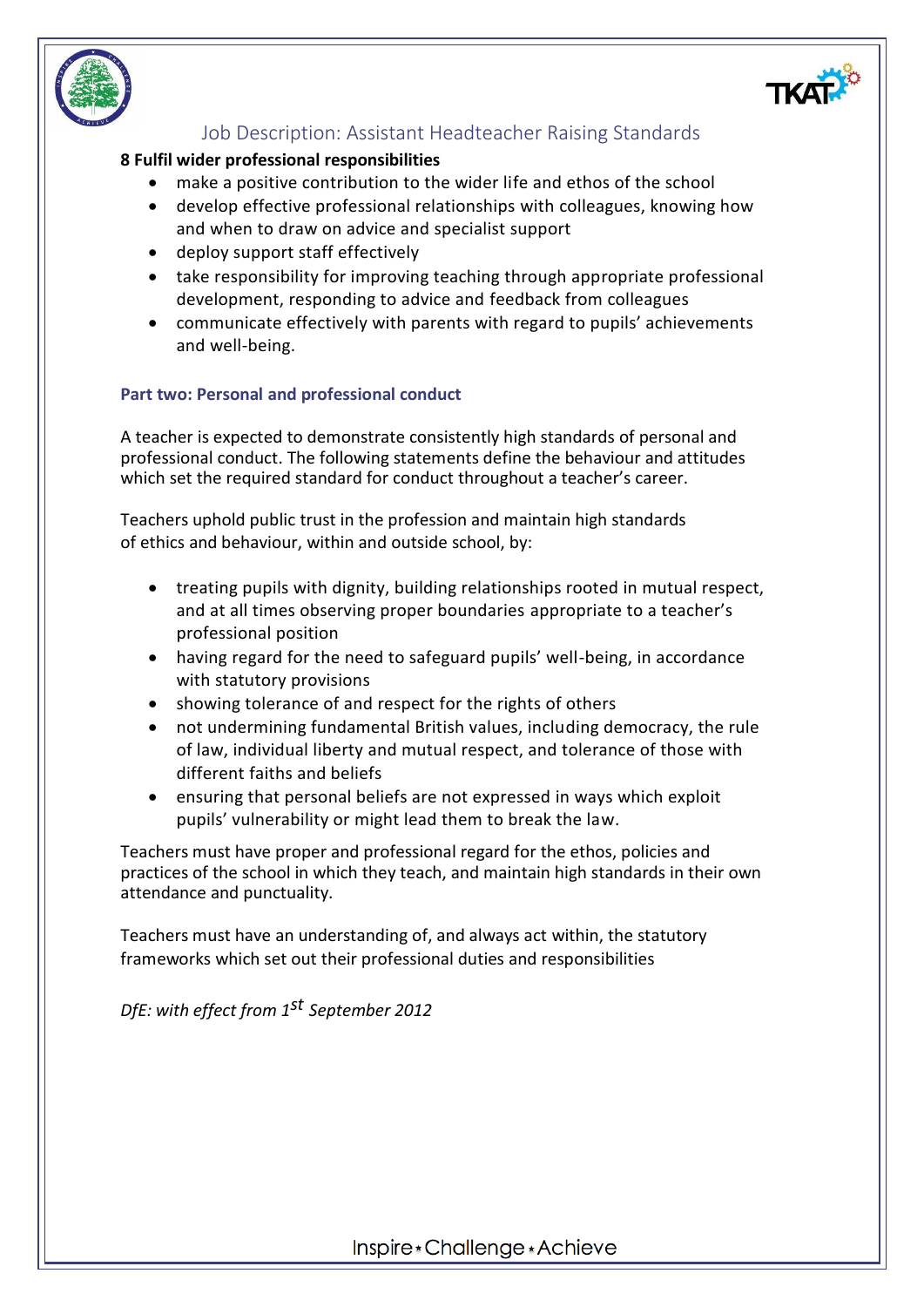



### **Professional Standards for Post-Threshold Teachers**

#### **Professional Attributes**

1. Contribute significantly to implementing the School Development Plan and to promote collective responsibility for its implementation.

# **Professional Knowledge and Understanding Teaching and learning**

2. Have an extensive knowledge and understanding of how to use and adapt a range of teaching, learning and behaviour management strategies, including how to personalise learning to ensure all groups of pupils make good or better progress.

#### **Planning**

3. Be flexible, creative and adept at designing learning sequences within lessons and across lessons that are effective and consistently well-matched to learning objectives and the needs of the learners and which integrate recent developments, including those relating to subject/curriculum knowledge.

#### **Assessment and monitoring**

4. Have an extensive knowledge and well-informed understanding of the assessment requirements, qualifications, specifications, arrangements for subjects/curriculum areas they teach, including those relating to public examinations and qualifications, and ensure their suitability for meeting learners' needs.

#### **Subjects and Curriculum**

5. Have an excellent subject knowledge and understanding of their subjects/ curriculum areas and related pedagogy including how learning progresses within them.

#### **Professional Skills**

#### **Teaching**

6. Have teaching skills which ensure all groups of pupils make good or better progress (relative to their prior attainment, making progress as good as, or better than, similar learners nationally).